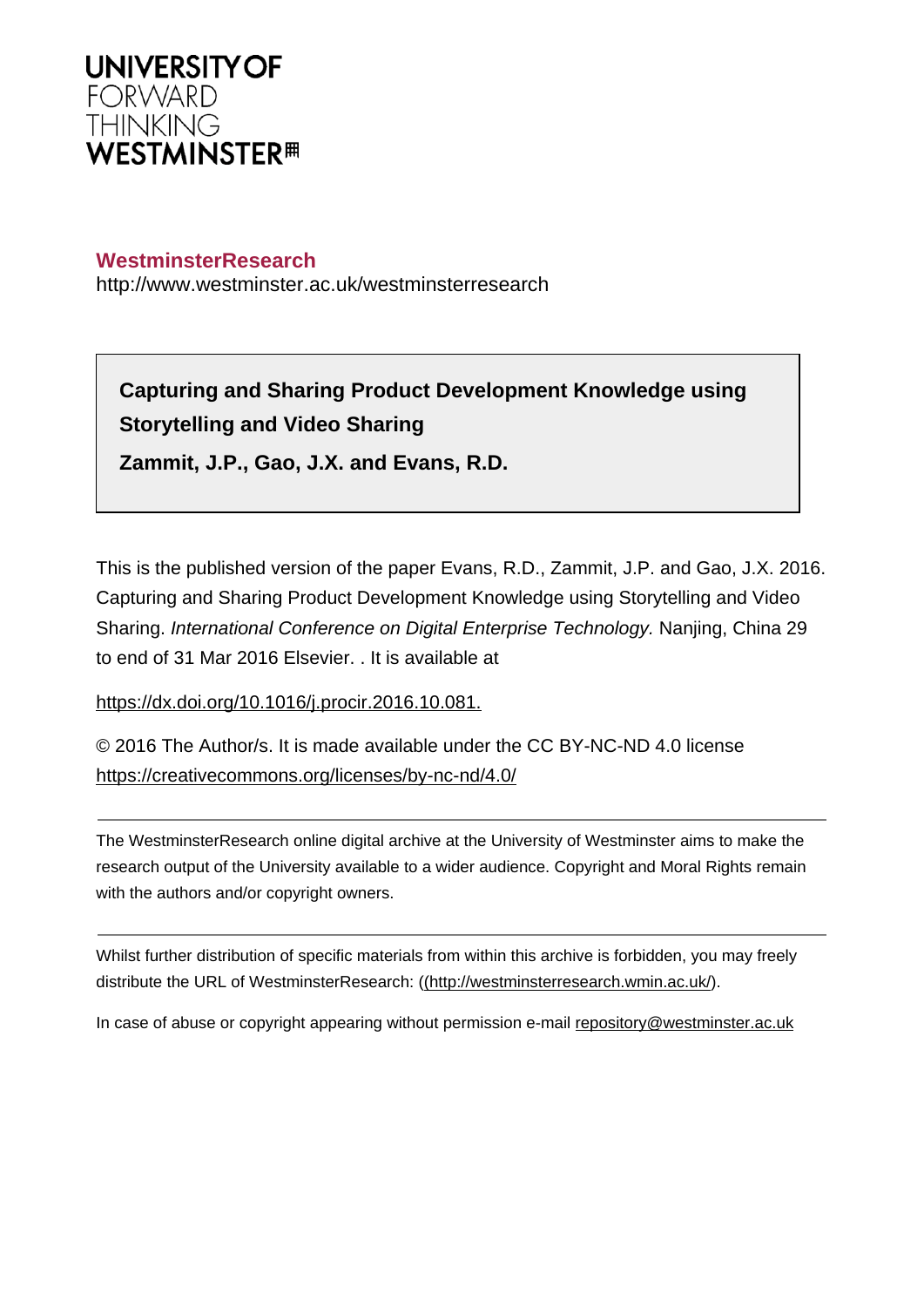

Available online at www.sciencedirect.com





Procedia CIRP 56 (2016) 440 - 445

9th International Conference on Digital Enterprise Technology - DET 2016 – "Intelligent Manufacturing in the Knowledge Economy Era

# Capturing and Sharing Product Development Knowledge using Storytelling and Video Sharing

Joseph Zammit<sup>a</sup>, James Gao<sup>a,\*</sup>, Richard Evans<sup>b</sup>

*a University of Greenwich, Faculty of Engineering & Science, Chatham Maritime, Kent, ME4 4TB, UK b University of Westminster, Westminster Business School, Marylebone Road, London, NW1 5LS, UK* 

\* Corresponding author. Tel.: +44-163-488-3341; fax: +44-163-488-3153. *E-mail address:* J.Gao@greenwich.ac.uk

#### **Abstract**

In today's global marketplace employee knowledge is seen as a crucial asset for organisations, which enables them to gain a sustainable competitive edge over competitors. Much of the knowledge generated during New Product Development (NPD) and NPD testing can be categorised as tacit knowledge, developed from employees' personal experiences and perceptions during Product Development (PD) projects; this makes it more difficult to capture and document for future sharing. This research explores whether storytelling and video sharing tools are capable of facilitating the capture and sharing of employee knowledge during the PD cycle. It also considers the creation of a knowledge framework that is directly driven by the knowledge user, providing both knowledge direction and content.

© 2016 The Authors. Published by Elsevier B.V. © 2016 The Authors. Published by Elsevier B.V. This is an open access article under the CC BY-NC-ND license (http://creativecommons.org/licenses/by-nc-nd/4.0/).

Peer-review under responsibility of the scientific committee of the 5th CIRP Global Web Conference Research and Innovation for Future Production

*Keywords:* Collaboration; Knowledge Management; Product Validation and Testing; Social Media; Video Sharing

#### **1. Introduction**

During NPD, employee knowledge is critical for innovation  $[1]$  – to remain competitive in today's global marketplace, knowledge is seen as a crucial asset for organisations which enables them to gain a sustainable competitive edge over competitors through the creation of new innovative products [2]. Knowledge Management (KM) can be defined as "the ability to harness and build upon an organisation's intellectual capital" [3]. Companies need to identify and record what they know and to use this knowledge effectively. The size and dispersion of global organisations make it especially difficult to locate existing knowledge and deliver it to where it is needed [4].

The creation of new methods of capturing and sharing knowledge amongst PD teams, both local and dispersed, assists companies to capitalise on pre-existing valuable resources; the ability to quickly browse and acquire knowledge or to identify knowledge experts within a business can provide competitive advantage.

The aim of this paper is to report on ongoing research which explores the use of social media and video sharing tools to facilitate the capture and sharing of employee knowledge during the PD lifecycle. This research is being conducted in collaboration with a globally-dispersed industrial partner operating in the manufacturing sector. During the project, we explore the development and trialling of a knowledge capture and sharing framework which is directly driven by the knowledge user, who provides both knowledge content and direction.

This paper is organised as follows: section 2 introduces background information related to knowledge management, social media and video sharing. Section 3 provides the requirements and basis of the developed knowledge framework. Section 4 describes the approach adopted for implementation work to date. Section 5 provides a summary of initial user feedback and future work, while section 6 presents research conclusions.

2212-8271 © 2016 The Authors. Published by Elsevier B.V. This is an open access article under the CC BY-NC-ND license (http://creativecommons.org/licenses/by-nc-nd/4.0/).

Peer-review under responsibility of the scientific committee of the 5th CIRP Global Web Conference Research and Innovation for Future Production doi: 10.1016/j.procir.2016.10.081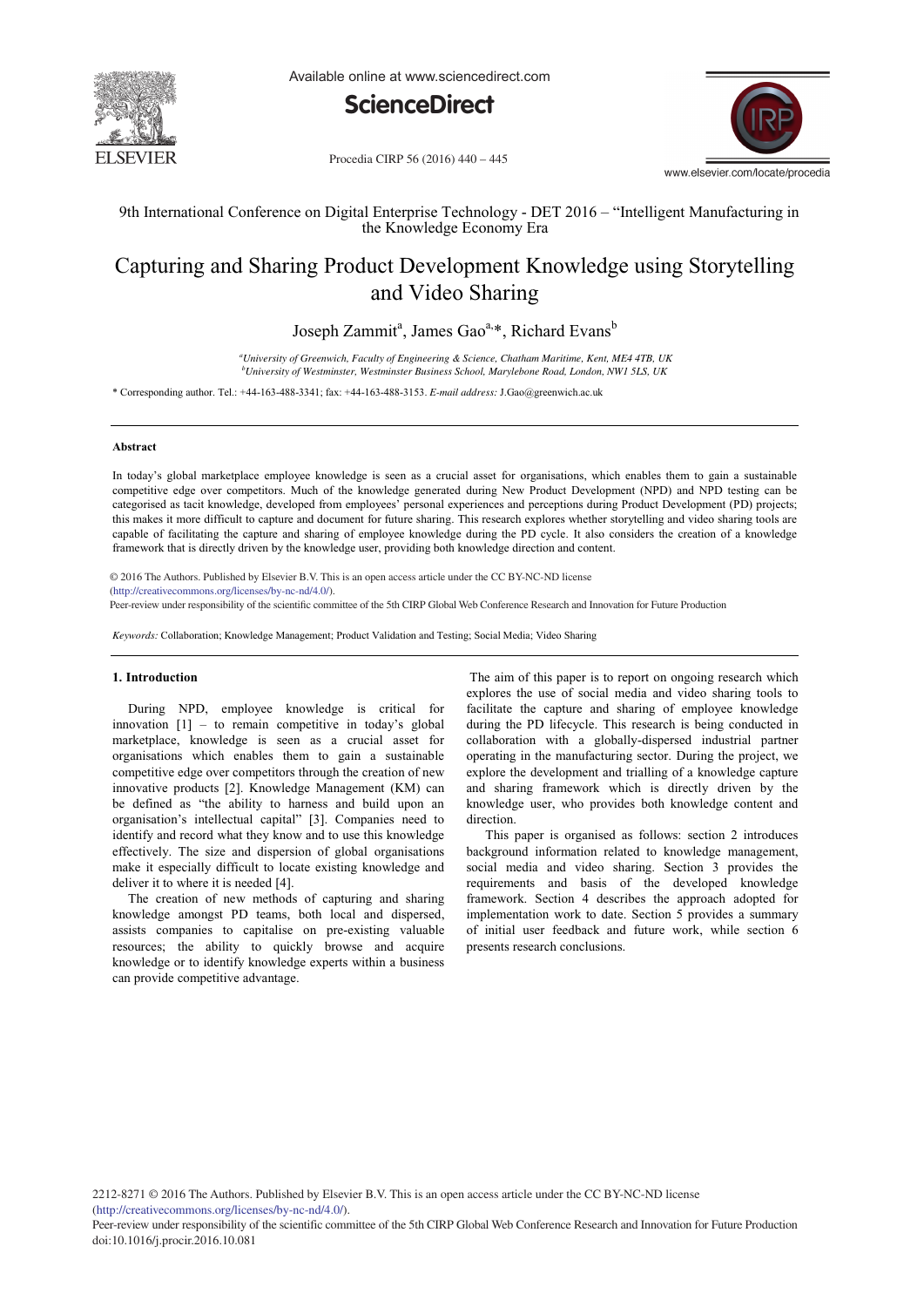#### **2. Background**

Knowledge can be classified as either Explicit or Tacit. Explicit knowledge can be expressed in formal methods or natural languages and can be easily shared and exchanged; Tacit knowledge, on the other hand, cannot normally be easily expressed due to its content, which is constructed from personal skills, experiences and understanding, making it difficult to share and exchange by formal and systematic methods [5]. Much of the knowledge generated during NPD and NPD testing can be considered tacit knowledge, which is connected to problem solving and is dependent on interactions between colleagues within PD teams [6]. This type of knowledge is highly abstract and closely related to 'knowhow' [7]. Thus, one may acquire tacit knowledge in one context and apply and stimulate this knowledge in another context [8, 9].

Nonaka and Takeuchi [10] argued that tacit knowledge is difficult to capture and share due to a person's personal understanding of the subject matter. They stated that only tacit knowledge which can eventually be transformed into explicit knowledge may be successfully shared with others. But Hislop [11] suggested that tacit knowledge can be shared through "direct communication amongst individuals" and provided three examples of how this may be achieved: 1) stories, 2) observing others and 3) learning by doing within a Community. However, in today's marketplace, accelerated PD timelines to deliver new products in the shortest possible time are critical for success. This generally means that experienced staff have limited opportunities and time to share their own knowledge with younger and less experienced staff [12].

There have been several attempts by researchers to develop new methods to capture and share tacit knowledge. Several universities have tried and tested web-based solutions, including eLearning, group forums, blogs and video sharing as tools to create a student-centric learning environment, where students themselves create the critical and cognitive skills that higher education aims to develop [13, 14]. All of these technologies have been used extensively in academic settings to capture and share knowledge more effectively. Academic staff, who may be considered as experts of in their fields of study, have used eLearning and social media technologies to capture, prepare and share knowledge content within clearly defined groups [15].

This research project aims to use the same principles of eLearning and social media to capture and share knowledge; the key difference, however, is that industrial experts will be employed as opposed to academics. It may be argued that an industrial expert might not have the same level of expertise as an academic and, therefore, might not be able to develop suitable structures within knowledge contributions for effective knowledge transfer; similarly, they may not be able to use eLearning and social media technologies as effectively.

Nevertheless, these industrial experts are already transferring knowledge to their peers using traditional direct communication and face-to-face methods; therefore, they are already transferring knowledge effectively in an informal manner. As for eLearning and social media tools, most of these are already being used by industrial experts on a daily basis when, for example, they are browsing the internet and using smart phones. Accordingly, it is the researchers' opinion that these industrial experts are the ideal people to capture knowledge, as 1) they are the experts in their fields and 2) if user friendly tools are developed, these knowledge experts will find it difficult to capture required knowledge in a structured electronic format.

#### *2.1. Social Media, Storytelling and Video Sharing tools for Learning and Knowledge Transfer*

Web 2.0 and social media tools are widely used today in our daily lives, providing opportunities for people to communicate, learn together and share their experiences [16], with software applications such as Facebook, YouTube and Twitter being readily available. These applications have emerged as main steam communication channels for people to communicate, collaborate and share daily experiences all over the world like never before. They have, however, changed the way our planet communicates.

Macaskill and Owen [17] defined Web 2.0 as a web-based platform which allows users to gain access, contribute, describe, harvest, tag, annotate and bookmark Web-mediated contents in various formats, such as text, video, audio, picture and graphs. Anybody with minimal ICT skills can contribute and share their information [18]. According to Moron-Garcia [14], the use of web-based technologies can facilitate the creation of student-centered learning environments. Learning environments, designed with reference to constructivist theories of learning, will embed in students the critical and cognitive skills that higher education aims to develop [13, 14].

Reamy [19] suggested that storytelling is the best way to transfer tacit knowledge, conveying information and context in a form that is easy for other people to understand. According to LeBlanc and Hogg [20], stories make information more meaningful, making tacit knowledge more explicit and allowing information to be organised into learnable chunks. This method was also suggested by Martin-Niemi and Greatbanks [21] who proposed using storytelling with new generation Web 2.0 technologies, providing individualised and customisable user experiences which included virtual social interactions, shared collaborative portals and communication tools; however, it was not implemented during their research.

An ideal medium to capture and share storytelling is video sharing. Balcikanli [22] concluded that YouTube, a video sharing website, can be integrated as an effective tool for learning due to its ease of use and its connection to an abundance of video clips that not only teach, but also demonstrate the cultural context in which the material can be properly applied to.

#### **3. Industrial Requirements and Created Knowledge Framework**

An extensive industrial investigation was carried out with a global OEM company with design and manufacturing plants in the UK. The main outcomes of this investigation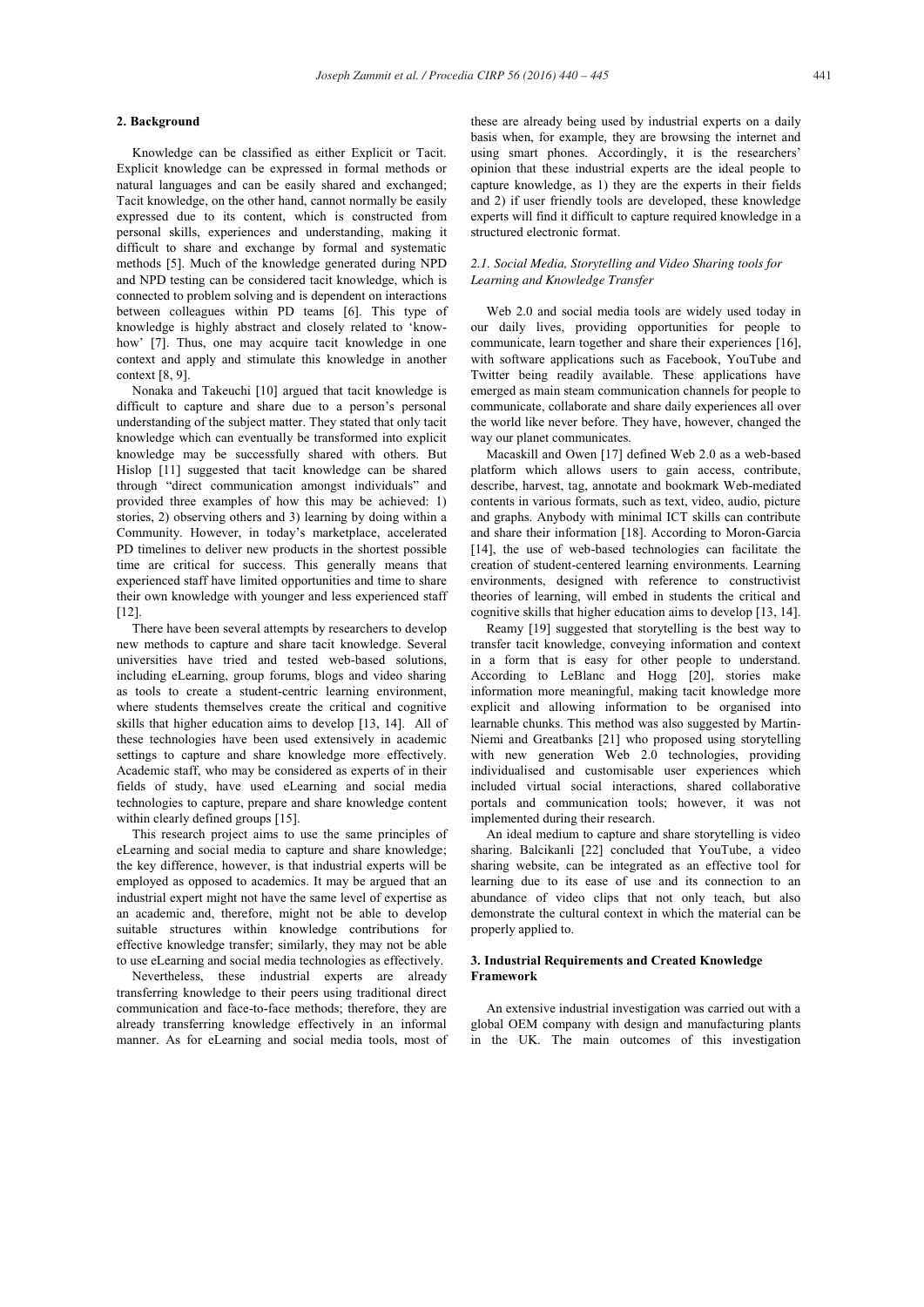highlighted the importance of managing in-house knowledge, allowing employees to capture and share their knowledge more cost effectively within the company [23, 24]. Resulting from the findings of the research, the knowledge framework, shown in Figure 1, was developed.



Fig. 1. Knowledge Framework to support the PD team.

The developed knowledge framework represents an iterative knowledge cycle, which not only enables knowledge to be captured and shared within organisations, but also builds upon the knowledge already available; it provides for framework autonomy which informs the knowledge direction, dependent upon end users' interests and knowledge needs. The framework is made up of four main quadrants: Query, Identify, Capture and Learning, which allow knowledge users to Query the readily available knowledge; if this is not found, a knowledge gap is Identified, activating the knowledge Capturing task by a knowledge expert and, finally, the Learning process from the captured knowledge [25].

The media requirements for effective knowledge transfer need to be: in a format that is easy to use, with the ability to capture complex knowledge content; quick to create and quickly to absorb; and allows for different technical levels of competence to understand and use with minimal training [25].

#### *3.1. Query: Knowledge Search Process in the Knowledge Framework*

Collecting and storing knowledge in an electronic format offers great benefits to any organisation. However, it would be pointless if a company is only able to store captured knowledge but not be able to retrieve it in the shortest time possible, on demand and when it is needed. This Section describes the process that knowledge users must follow in order to 1) search and find the knowledge they are seeking, 2) search and find the knowledge and expand it by discussing and questioning the knowledge content, and (3) search and identify a knowledge gap within the knowledge base.

The process starts with the knowledge users having a specific knowledge question, from which they can then perform a search. The proposed repository will have five search functions, including; general search, keyword search, look-up of knowledge categories, look-up of specific knowledge contributors and general system browsing.

If the users cannot locate the knowledge they are seeking, they will need to identify the knowledge gap and submit a request through the system for a new knowledge contribution. On the other hand, if the knowledge is available in the database, they can absorb and utilise the knowledge content. If the content is sufficient, the search stops there.

However, if the knowledge is not sufficient, the users have two options. They can either start a discussion with the knowledge contributors or identify a new knowledge gap and submit a new knowledge request through the system. The knowledge discussions with the originator can be in the form of either a question to challenge the knowledge or a comment to discuss the knowledge. In both cases, these discussions create direct interactions between the users and the providers.

### *3.2. Identify: Knowledge Gap Request Process in the Knowledge Framework*

A critical component to guarantee the continuation and repetition of the proposed knowledge cycle is the knowledge request process. The aim of the process is to create a formal structure that allows users or administrators to identify and highlight potential knowledge gaps to be addressed by the system. While it was previously stated that the framework should be driven by users, it is recognised that the administrator should also have the ability to identify knowledge gaps and, at the same time, be able to provide the initial stimuli to get the knowledge cycle started, thereby inviting initial contributions for the knowledge database. The process flows are described in more detail below for both user and administrator knowledge requests.

A knowledge request is submitted when a user identifies a gap in the knowledge database. This allows the user to obtain knowledge about a specific subject matter. Alternatively, the user could identify a process that, if captured and documented, would raise awareness, be of benefit to colleagues and stakeholders or simply point out improvements to the process.

An additional reason for a knowledge request may involve highlighting product design issues or facility improvements. Sometimes, it is easier to demonstrate an actual issue than to write it down in an e-mail or report. The impact of showing a problem is often greater than when explaining it in words [26, 27], the critical element of this being the changing of written dialogue into visible tangible actions.

The process illustrated in Figure 2 can generally be used for all previously mentioned knowledge requests. The start of the process is when a user identifies a knowledge gap, from which they specify, in a formal structure, the reason for and benefits of the identified gap. Once this information is uploaded to the system, a user's request can be submitted.

Once the request is submitted, the responsibility for completing the request is assigned to the administrator who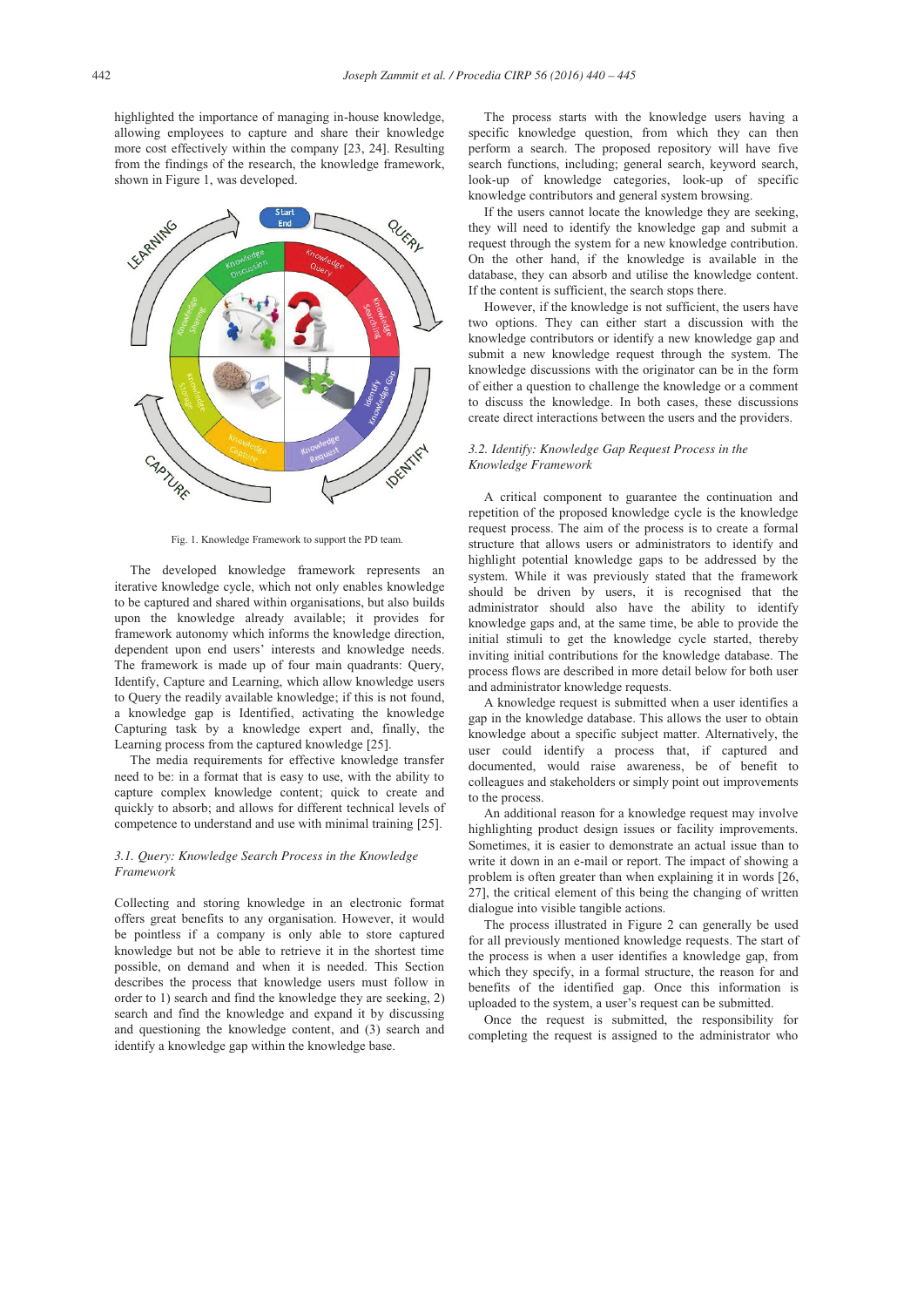evaluates the request and checks whether the knowledge already exists. If this is the case, the administrator will provide the user with a link to the knowledge required. On the other hand, if the knowledge is not available and the request is of benefit to the company, the administrator will approve the request, select the most appropriate person to fulfil it and invite the knowledge contributor to create and submit the content.



Fig. 2. Knowledge user – Knowledge request process flow.

Initially, the selection of the knowledge contributor needs to be carried out on the basis of the administrator's experience and knowledge of employee expertise. Once the knowledge sharing platform is populated with content, experts and active contributors will be highlighted and, therefore, will provide an active selection pool from which to choose. A rating scale will be available for users to rate the contributions in the system both for knowledge content and knowledge discussion. This will provide both a quality check, instigated by the users, and a rating of content originators.

#### *3.3. Capture: Knowledge Capture Process in the Knowledge Framework*

Knowledge Management can be defined "as the ability to harness and build upon an organisation's intellectual capital" [3]. While organisational competitiveness is rooted in the mobility of knowledge that is realised through knowledge sharing and transfer [28], knowledge capture is the critical component required in order to achieve this.

The medium selected for knowledge capture is a combination of video sharing and storytelling. Reamy [19] suggested that storytelling is arguably the best way to transfer tacit knowledge, in that you are able to convey information and context in a form that is easily understood by most people. According to LeBlanc and Hogg [20], stories make information meaningful, while tacit knowledge is more explicit and allows information to be organized into learnable chunks.

The proposed process to capture the requested knowledge is illustrated in Figure 3. The starting point of the process begins when a knowledge contributor receives a knowledge request from the administrator, from which information the contributor needs to evaluate the specific needs of the request. If the contributor possesses the required knowledge and skills to deliver the requested contribution, they move on to the next step of planning the knowledge capture. On the other hand, if they do not possess the knowledge requested, they need to look it up and acquire this knowledge through available sources, including books, internet searches, equipment manuals and company procedures, and then proceed to the planning stage.

Once a knowledge contribution plan is created, the user is advised to make a quick literature search to make sure that the knowledge available is up-to-date and relevant, before creating the knowledge contribution plan and submitting it to the administrator. This provides a quick quality check and avoids wasted time in creating knowledge contributions which are inconsistent with the specified requirements.

Once the knowledge contribution plan has been reviewed and approved by the administrator, the contributor can start collecting the information in any format required to start creating the knowledge story. Once all the information is collected, it will be compiled into a single video file with additional voice over to explain the knowledge being shown. This compiled knowledge contribution is submitted for a second round of approval as a means of quality assurance, which once approved, will be uploaded on to the knowledge sharing platform within the organisation.



Fig. 3. Knowledge contributor – Knowledge capture process flow.

#### **4. Development of the Knowledge Capture**

The key principle of any kind of knowledge capture for this framework requires the use of video capture of knowledge situations such as processes or demonstrations. An assumption of this research is that video cameras today are widely available and are often integrated into communication equipment, such as smartphones, tablets and digital cameras. Therefore, it was assumed that the majority of people have a basic working knowledge of video cameras and photography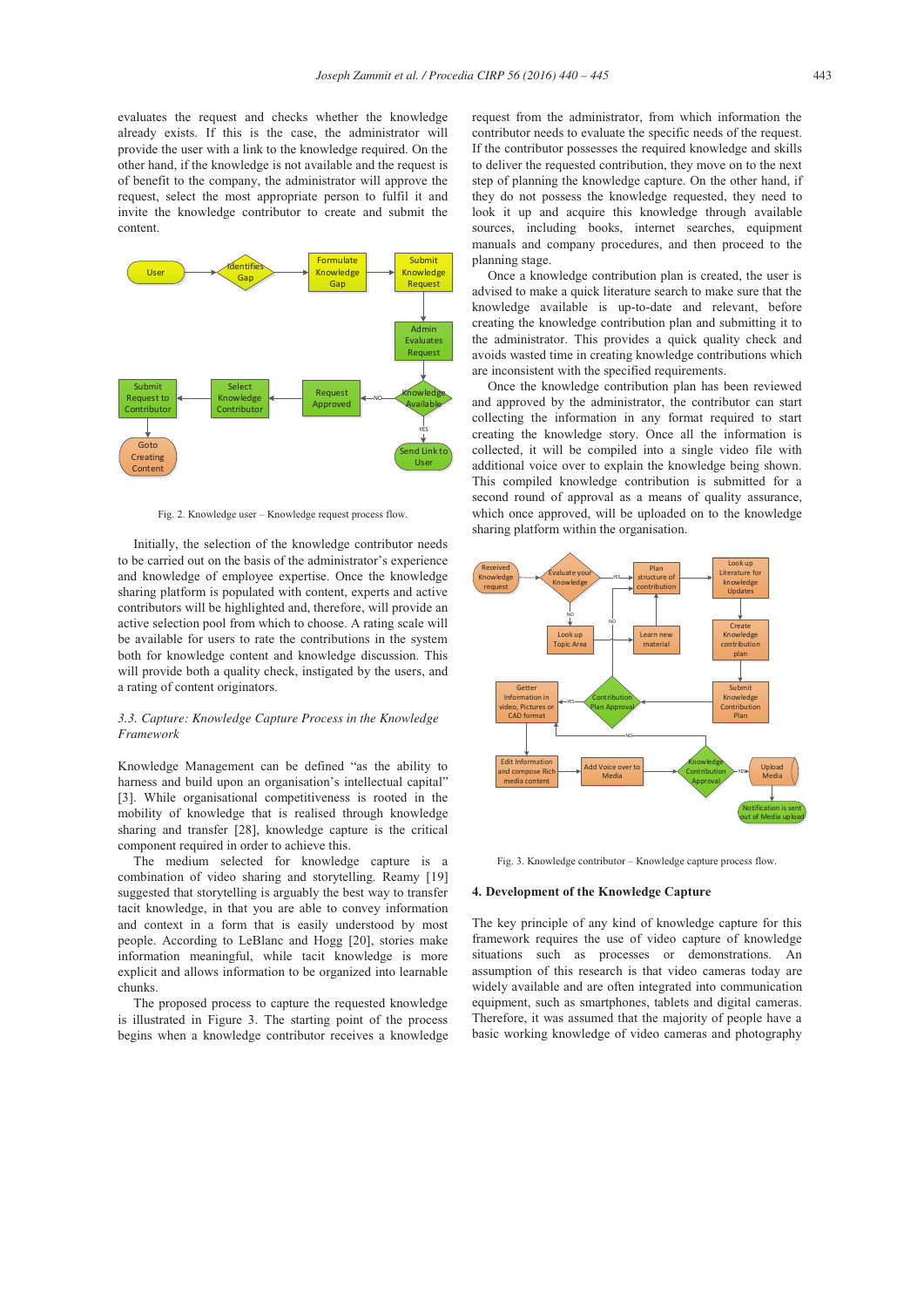equipment. Nevertheless, a basic 'How to use a Camera' training video was created to demonstrate this skill.

Once the raw video images had been captured by the knowledge contributor, the next step in the knowledge capturing system was to compile the raw media into a single coherent video, delivering a story told knowledge message.

This was achieved by compiling a knowledge video using video editing software. For this project, Adobe Premier Pro was selected due to its availability within the collaborating company. The software allowed for the editing of video footage and the addition of special effects and sound recordings. Training material on 'How to use the Video Editing Software' was developed using a knowledge capturing methodology, which is mentioned in the next section.

In order to produce a coherent knowledge video, it was determined that the knowledge contribution needed some form of structure in order to assist the knowledge contributor to build the media, while also helping the knowledge receiver to absorb the knowledge by creating knowledge contributions that have common features, such as ease of knowledge understanding and knowledge structure.



Fig. 4. Knowledge contribution main components.

The key elements identified to improve a user's understanding of a knowledge contribution are shown in Figure 4. This is made up by 1) the video content with voiceover explaining what is being demonstrated, 2) the process flow chart of what is being demonstrated, and 3) the physical layout of the system to help the knowledge receiver to comprehend the location dynamics. This layout provided the best knowledge format, as reviewed by the system users, as it allowed them to make links and connections to what they were seeing in the video in relation to the physical location and the order in the process tree. This structure was then created into a template which was used by the knowledge contributors for the case study.

#### **5. Validation of Design, Initial Feedback and Future Work**

The aim of the validation exercise is to confirm that the developed knowledge sharing framework, methodology and prototype knowledge sharing tool, fulfills the collaborating company's need to capture, disseminate and transfer knowledge more efficiently and effectively throughout the organisation using rich media and social media tools. This validation study should provide an indication of the framework's adaptability to a wider audience and, therefore, show that it is not limited solely to the collaborating company's usage. This is being accomplished by means of a validation exercise undertaken by a number of selected employees from the collaborating company. The participant selection criteria varied from different age groups, ranging from 20+ to 40+, and different levels of skill/education, ranging from Technicians, Engineers to Managers, in order to obtain balanced user experience feedback, representative of the complete workforce from the collaborating company.

The validation process consists of two groups of participants: knowledge contributors and knowledge receivers. The 'knowledge contributor' group consists of 6 employees, while the 'knowledge receiver' group consists of 15 employees, all selected according to the set criteria. The knowledge contributors consist of 3 engineers and 3 technicians, while the knowledge receivers consist of 3 managers, 6 engineers and 6 technicians. User feedback is being gathered using one-to-one interviews followed by survey. The sample size for the validation process is relatively small (21) and, therefore, the results may only be considered indicative, but the feedback obtained so far is promising and shows strong user acceptance and usability. Furthermore, it is the collaborating company's intention to continue with the development of the developed tool. The validation process has been designed with four key steps:

- 
- 1. Creating number of knowledge contributions;<br>2. Workshop and survey with knowledge 2. Workshop and survey with contributors to capture end-user feedback;
- 3. Workshop and survey with knowledge receivers to capture end-user feedback; and
- 4. Live workshop with knowledge receivers to assess actual knowledge transfer.

The first stage of creating the knowledge contributions is currently underway with the selected Contributors submitting their generated knowledge. Once complete, the subsequent steps will be taken.

## **6. Conclusion**

The intention of this research project was to answer the research question of whether social media and video sharing tools were capable of facilitating the capturing and sharing of employee knowledge during the PD testing cycle. Based on this, a knowledge capture and sharing framework has been developed, which is directly driven by the knowledge user, providing both knowledge direction and content.

The novelty of this research lies in the developed methodologies to capture and share knowledge, addressing the special nature and application context of integrated PD and testing operations. Similarly, the use of social media, video sharing and storytelling technologies to capture complex engineering knowledge by the knowledge experts themselves, rather than by media professionals whom are paid to develop content, is relatively unique. This should guarantee the organisation more informed knowledge content and a reduction in costs to develop knowledge content.

Initial feedback from the knowledge contributors participating in this research has been positive in relation to